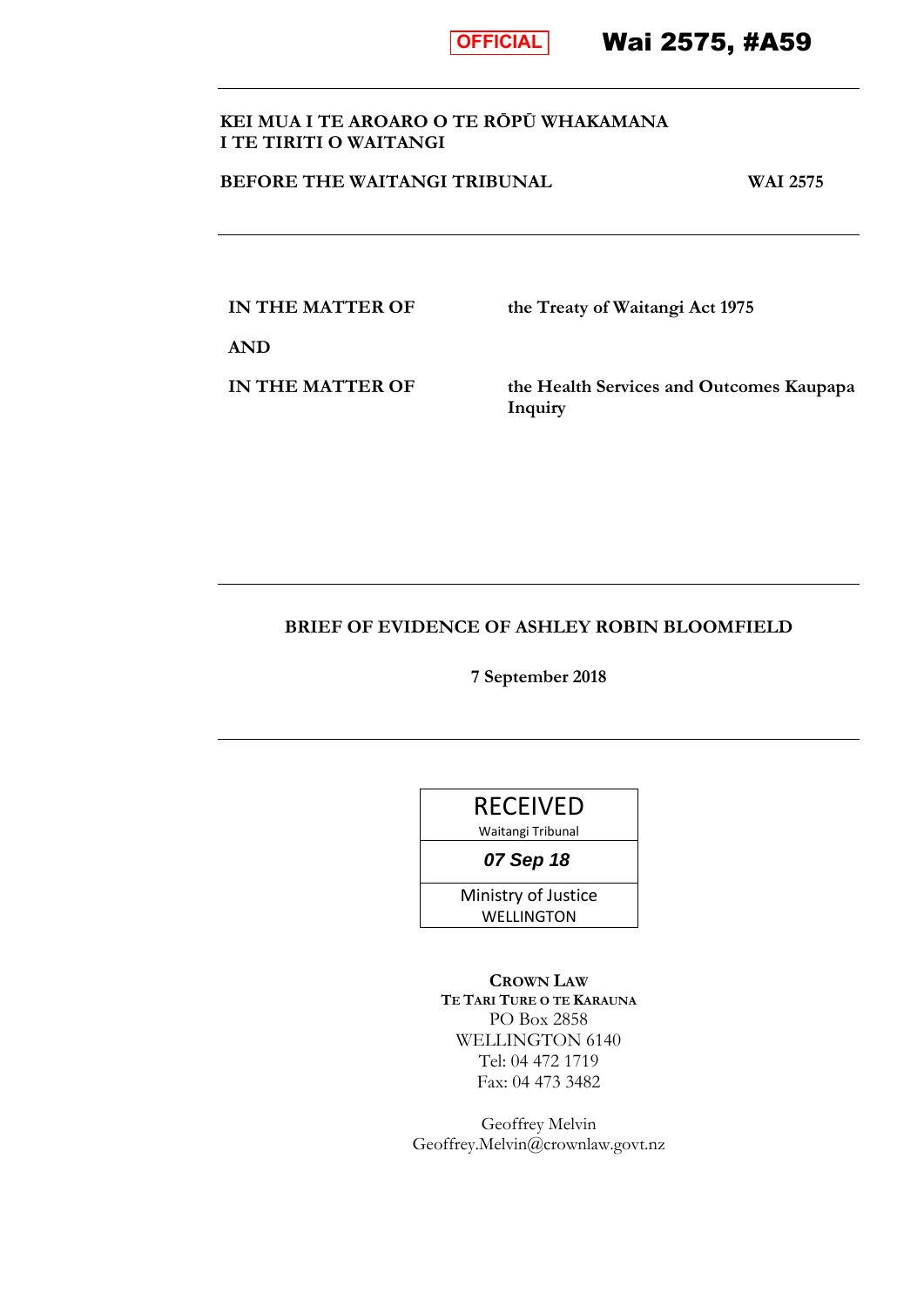I, Ashley Robin Bloomfield of Wellington, Director-General of Health and the Chief Executive of the Ministry of Health state:

## **Introduction**

- 1. My full name is Ashley Robin Bloomfield.
- 2. I am Director-General of Health and the Chief Executive of the Ministry of Health.

## **Background**

- 3. I have been in my current role since 11 June 2018. Prior to this, I was the Acting Chief Executive for Capital & Coast District Health Board since January 1 2018.
- 4. From 2015-2017, I was Chief Executive of the Hutt Valley District Health Board. I was the first clinician to lead the Hutt Valley District Health Board.
- 5. From 2012-15 I was Director of Service, Integration and Development and General Manager Population Health at Capital & Coast, Hutt and Wairarapa District Health Boards.
- 6. Prior to this, I held a number of senior leadership roles within the Ministry of Health. This included, in both 2010 and 2012, being the Acting Deputy Director-General, Sector Capability and Implementation.
- 7. I obtained a Bachelor of Medicine and Bachelor of Surgery at the University of Auckland in 1990. I specialised in public health medicine gaining a Master of Public Health from the University of Auckland in 1997 and am a Fellow of the NZ College of Public Health Medicine.
- 8. In 2010-2011, I was Partnerships Adviser, in the Non-communicable Diseases and Mental Health Cluster at the World Health Organization, Geneva.
- 9. I have had a longstanding interest in the wider social, cultural and economic determinants of health, and in improving Māori health and equity. While still training in public health medicine, I led work by the National Health Committee on the determinants of health and health inequalities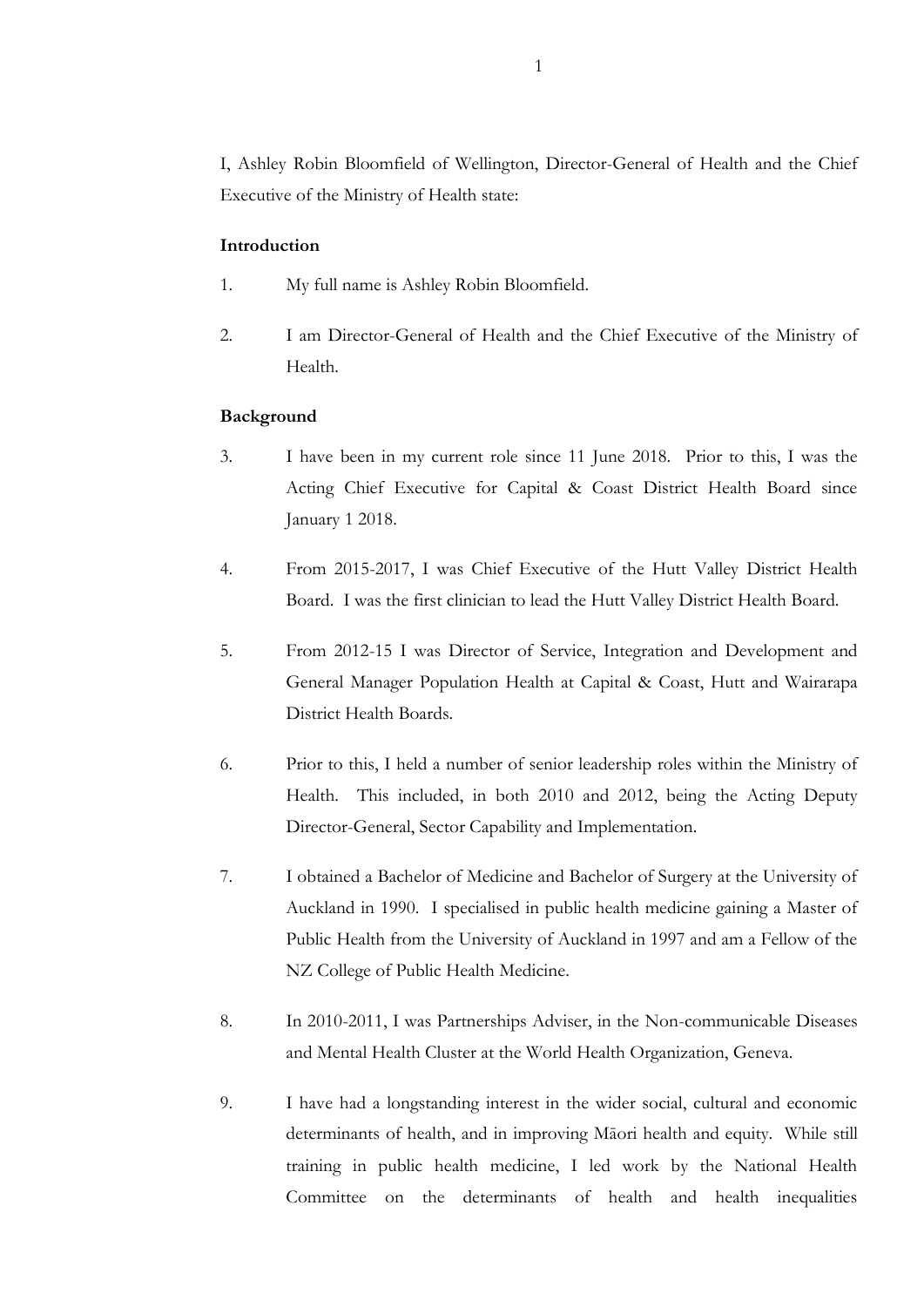[\(https://www.health.govt.nz/publication/social-cultural-and-economic](https://www.health.govt.nz/publication/social-cultural-and-economic-determinants-health-new-zealand)[determinants-health-new-zealand\)](https://www.health.govt.nz/publication/social-cultural-and-economic-determinants-health-new-zealand).

### **Current role**

- 10. The State Sector Act 1988 requires each department to have, as its administrative head, a chief executive. The New Zealand Public Health and Disability Act 2000 states that the chief executive can be referred to as the Director-General.
- 11. As a departmental chief executive under the State Sector Act 1988 (amended 2013) I have a responsibility to give effect to the collective interests of the government (S1A) and to be an effective steward of the resources of my agency to achieve health portfolio responsibilities (S32).
- 12. My responsibilities include, amongst other things, being responsible to the Minister of Health for the stewardship of:
	- 12.1 the Ministry of Health, including its medium and long-term sustainability, organisational health, capability, and capacity to offer free and frank advice to successive governments;
	- 12.2 assets and liabilities on behalf of the Crown that are used by or relate to the Ministry of Health
	- 12.3 legislation administered by the Ministry of Health.
- 13. I also have a large number of functions, duties and powers set out throughout the legislation that the Ministry of Health administers such as the Health Act 1956.

## **Structure of this evidence**

- 14. In this evidence I will provide some high level context about the New Zealand health system and this will orient the evidence of my colleagues who will talk in more detail about the primary health care system.
- 15. My evidence is supported by two briefs of evidence that were filed by John Hazeldine, Chief Advisor, Ministry of Health. These briefs were filed on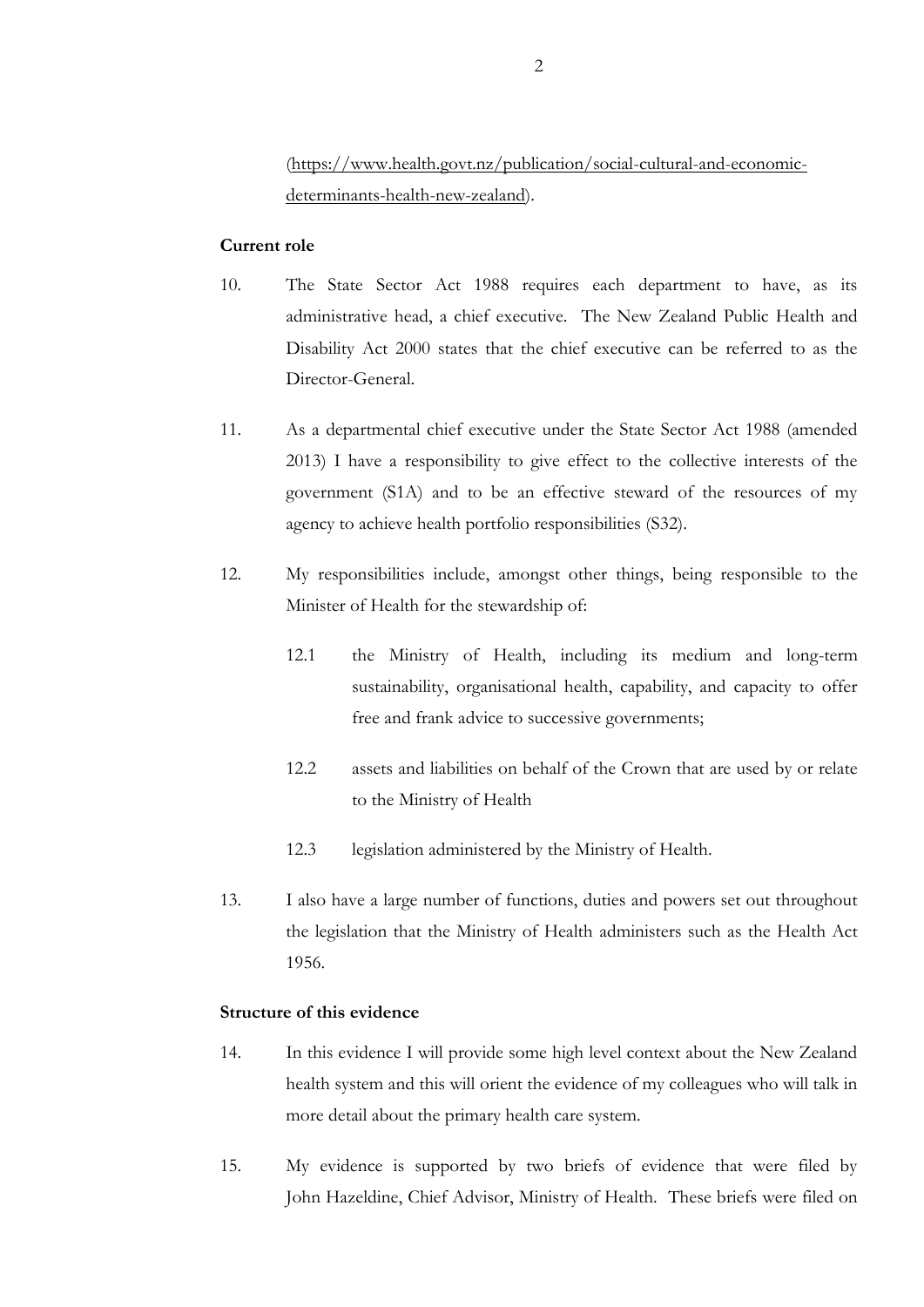3 July 2017 and 9 February 2018. The purpose of these briefs was to provide an overview of the current health and disability system.

- 16. The main aspect of those briefs that I want to emphasise is the New Zealand Public Health and Disability Act 2000 (the Act), as this is the legislation that underpins the structure and function of the New Zealand Health sector, notably the roles and responsibilities of District Health Boards (DHBs).
- 17. The Act is very clear in describing the purpose of the publicly-funded New Zealand health care system that one of its functions is "to reduce health disparities by improving the health outcomes of Māori and other population groups" (Section  $3(1)(a)$ ).
- 18. This function is also one of the specific objectives of DHBs (Section 22(1)(e)). The focus on reducing health inequalities is also reflected in the Primary Health Care Strategy 2001, which articulates the vision that, *inter alia*, "Primary health care services will focus on better health for a population, and actively work to reduce health inequalities between different groups."
- 19. My evidence will respond to a number of topics that have been raised by claimants and referred to in statements of evidence or identified as issues by the Waitangi Tribunal. Broadly, my evidence will:
	- 19.1 Outline the current state of Māori health in New Zealand
	- 19.2 Outline some of the other factors that influence Māori health
	- 19.3 Present the need for a whole of Government response to Māori health
	- 19.4 Describe my vision for the health and disability system.
- 20. I want to note at this point that the policy environment for primary health care since 2000 has been, in many respects, a 'permissive one'. That is to say that while the Crown has determined overall structures (notably primary health organisations) and funding mechanisms, it has not prescribed in detail what a primary health care system should look like. Rather, the Crown has created an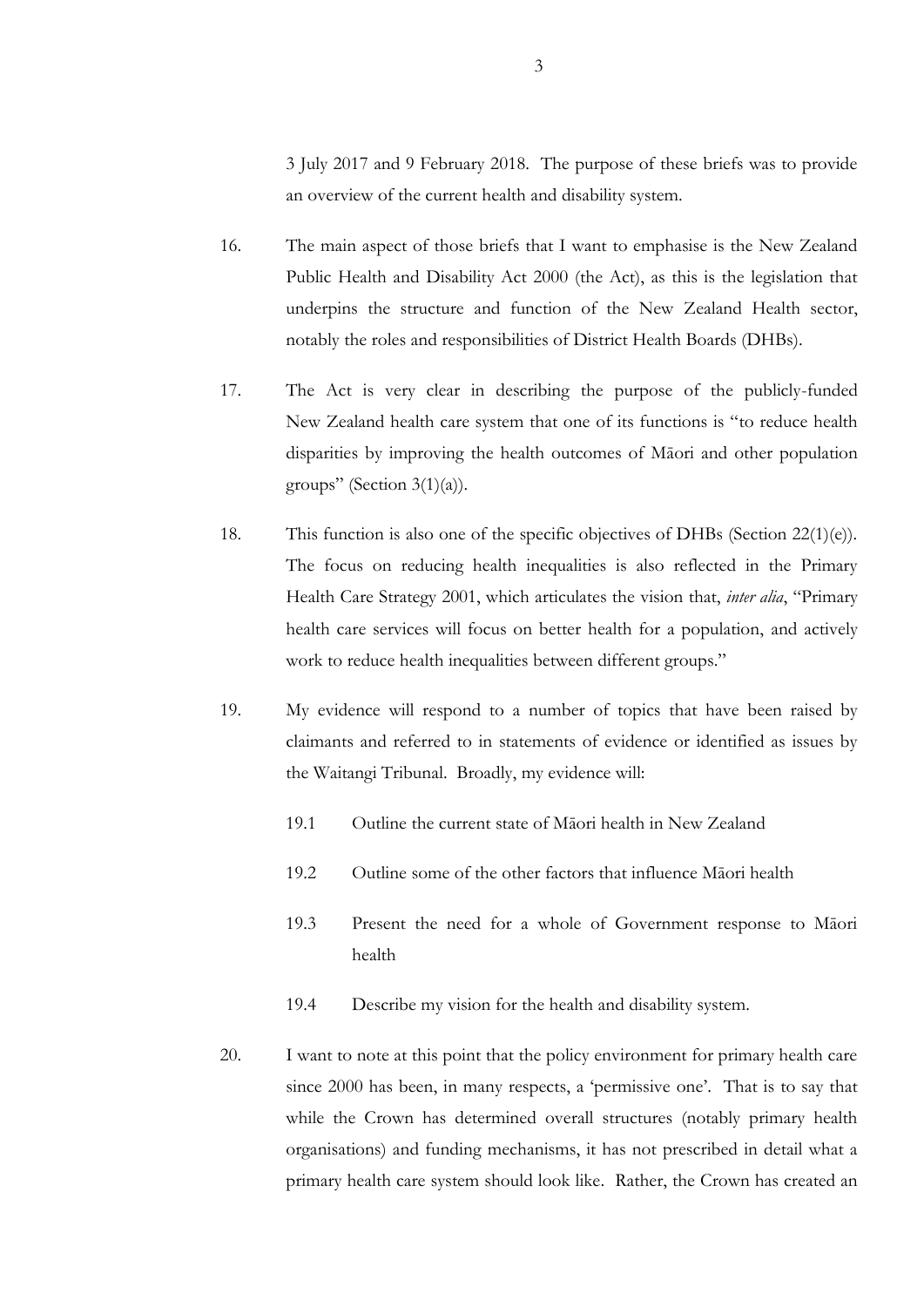enabling environment where local communities, including general practice and other providers, can develop local responses to health need. This is a positive feature of the system but it comes with a down side. This permissive policy approach does not always respond well to the full range of consequences, intended or otherwise, of policy and funding decisions, nor does it have many 'levers' to address unintended consequences. This means that outcomes might not be distributed equitably and that participation might not be enabled for all groups. As the Director-General of Health, I welcome this Inquiry as I am of the view that while many elements of the policy direction for primary health have been beneficial for health outcomes in New Zealand, it has not sufficiently ensured good health outcomes for Māori nor enabled effective Māori participation. I thank the Tribunal for this opportunity and look forward to seeing the recommendations that arise from this Inquiry.

### **Health outcomes for Māori**

- 21. Improving health outcomes for Māori is important to the Ministry and wider health sector. We know that a wide range of factors influence health and wellbeing, including factors outside the health system – the so-called 'determinants of health'. We also know that Māori experience, on average, poorer health and higher levels of premature mortality across a wide range of measures. I attach as Appendix 1 key health statistics for the Māori population. These statistics are largely taken from Tatau Kahukura, the Māori Health Chart Book 2015.
- 22. This state of health for Māori is unacceptable and it is the core business of the New Zealand health and disability system to respond effectively – as required by the New Zealand Public Health and Disability Act 2000. I will note that gains have been made in some areas such as immunisation rates for children and teenage girls and access to some disability support services for Māori, but significant challenges remain for the health sector in order to improve the overall health status of Māori and ensures equitable outcomes. I know that the health sector is aware of this expectation and challenge and there is a high level of commitment to addressing it effectively.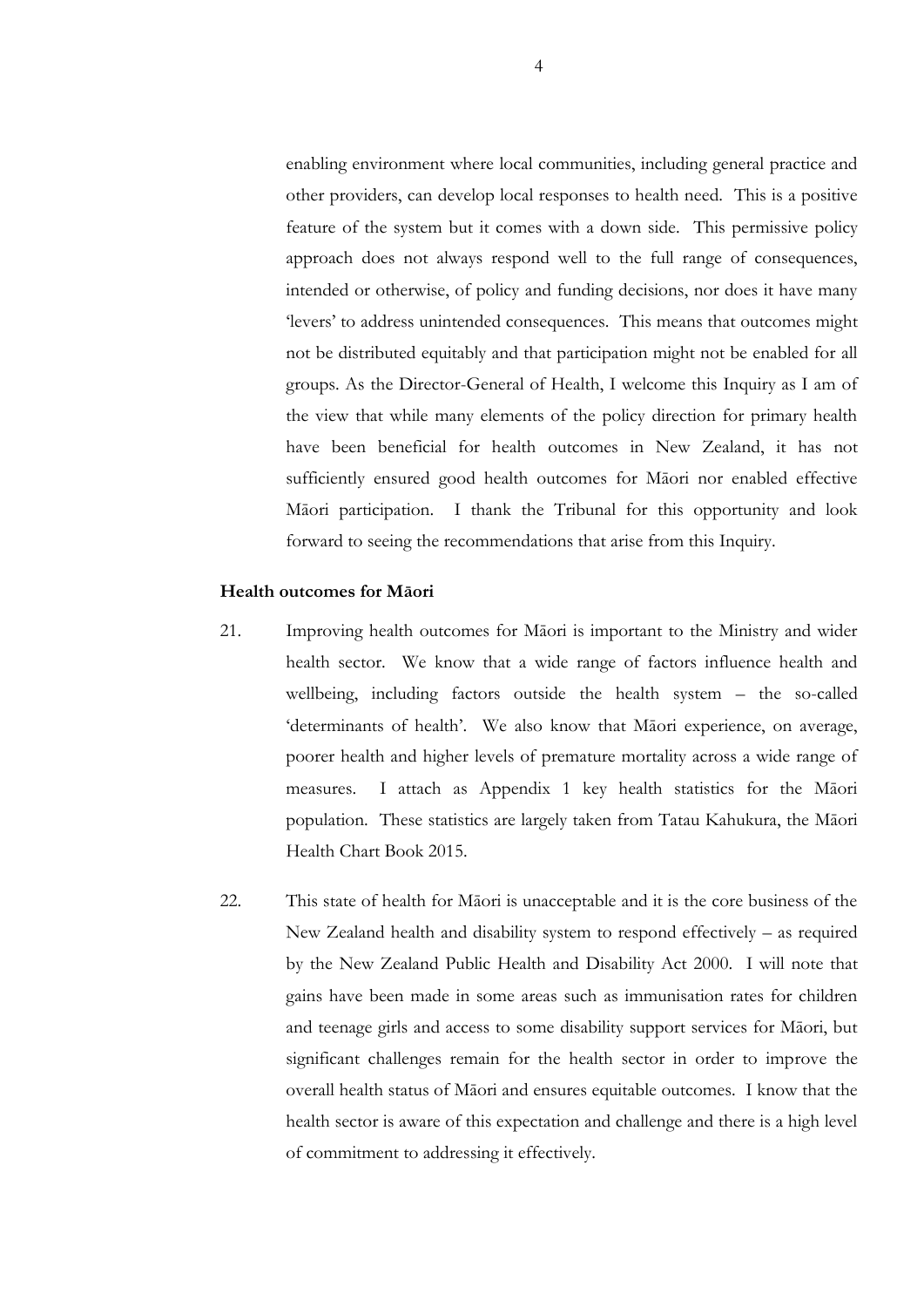- 23. As a population group, Māori have on average the poorest health status of any ethnic group in New Zealand. Many health conditions are more commonly reported by Māori adults than for other adults (including ischaemic heart disease, stroke, diabetes, medicated high blood pressure, chronic pain and arthritis – notably gout). In addition, Māori continue to experience mental health and addiction problems more frequently than any ethnic group in New Zealand.
- 24. Māori life expectancy continues to increase, like that of all New Zealanders, although the gap between Māori and non-Māori life expectancy at birth is 7.3 years, based on death rates in 2010–12. Likewise, not all of this 'extra' time is spent in good health: adjusting for age and population size, health loss in Māori is almost 1.8 times higher than in non-Māori, with more than half of Māori health loss occurring before middle age, at 45 years.
- 25. The age structure of the Māori population differs markedly from that of the national structure. The Māori median age of just under 24 years remains significantly younger than both the national and European median age (38 and 41 years respectively). While the Māori population structure is youthful, the number of Māori aged 65 years and older has grown rapidly over the last decade and will continue to increase at a faster rate than in other ethnic groups.
- 26. Given the age structure of the Māori population, and the typically higher need for health services at younger and older ages, it is likely that there will be increased demand for health services by the Māori population in coming years. There is significant variation between districts in the size and proportion of their Māori population. My DHB colleagues will talk about the approach that they talk to the health of their districts.

#### **Other factors that influence Māori health**

27. As mentioned, there are factors outside the health system that influence health and wellbeing – the so-called 'determinants of health'. The relationship between these determinants and health is two-way: for example, good health can positively influence educational attainment, employment status and income, while poor health can have a negative influence on them.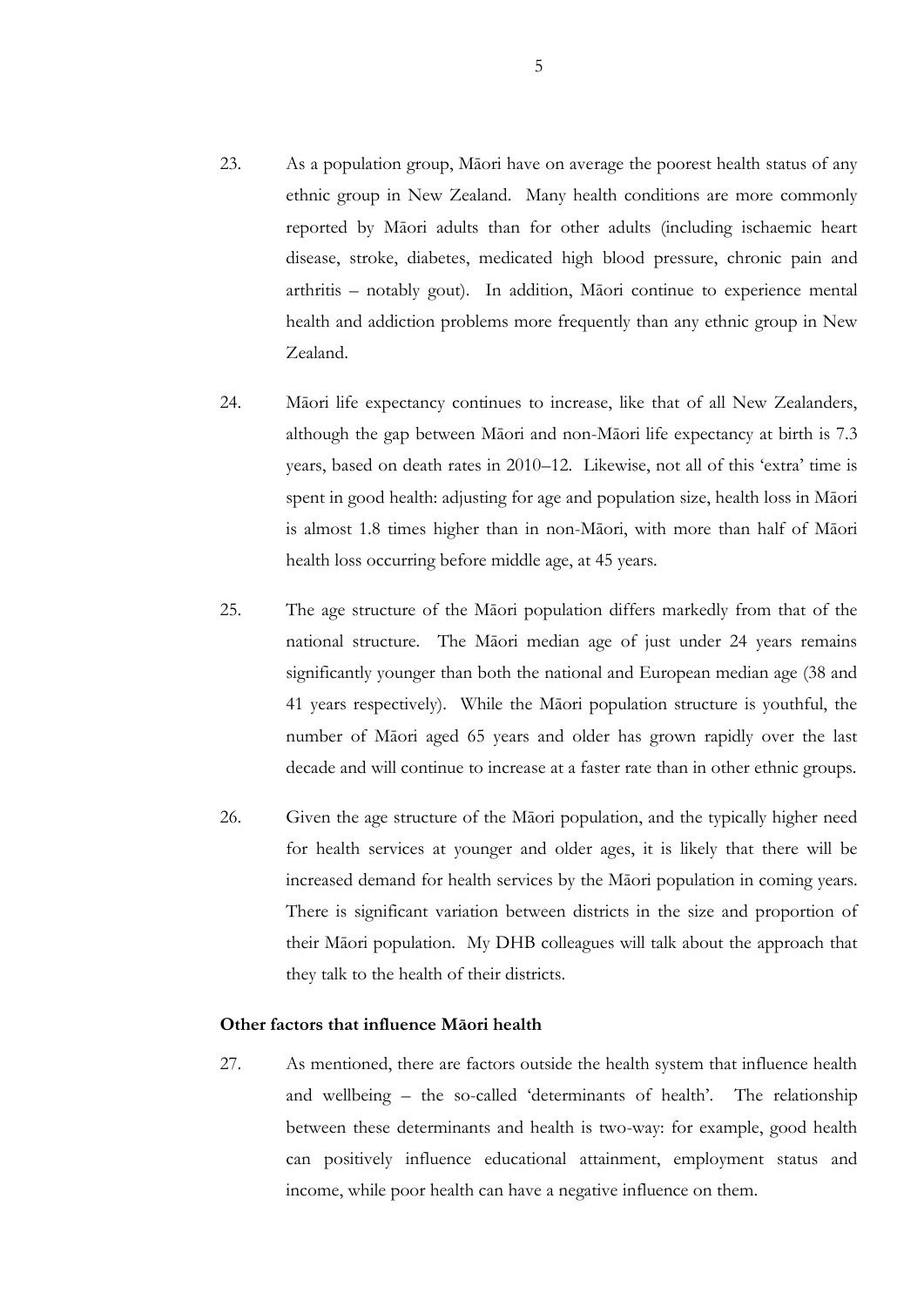- 28. Addressing the determinants of health, including poverty, housing, employment opportunities and education, is essential to improving outcomes for Māori. Other factors health behaviours, which are of course shaped in turn by these determinants, and the physical environment. The Ministry needs to work with its DHB partners, and with its broader social sector partners, to address these broader determinants.
- 29. Disparities in social determinants create unfair and avoidable differences in health for individuals, whānau and communities, including different ethnic groups. Not surprisingly, people living in the most socioeconomically deprived areas experience worse health outcomes than those living in the least deprived areas. In 2013, 23.5 percent of Māori lived in decile 10 (most deprived) areas compared with 6.8 percent of non-Māori, while only 3.8 percent lived in decile 1 (least deprived) areas compared with 11.6 percent of non-Māori.
- 30. Thus, non-Māori are more advantaged than Māori across many socioeconomic indicators including school completion, unemployment, personal income, income support, access to telecommunications, access to a motor vehicle and household crowding.
- 31. Furthermore, when they are unwell, people in more deprived areas are more likely to have difficulty accessing health services due to cost and other factors such as access to transport. As a result, they may delay seeking treatment, which can contribute to more serious health problems.
- 32. So socio-economic deprivation for Māori impacts on their ability to access good health but it is compounded by other factors, including racism. The impact of personal and institutional racism is significant on both the determinants of health and on access to and outcome from health care itself. Racism is associated with poorer health, including poorer mental health.
- 33. In 2013/14, Māori adults were almost twice as likely as non-Māori adults to have experienced racial discrimination in their lifetime. The disparity is even starker in some areas: for example, Māori females were more than seven times more likely than non-Māori females to have experienced unfair treatment in renting or buying houses because of ethnicity.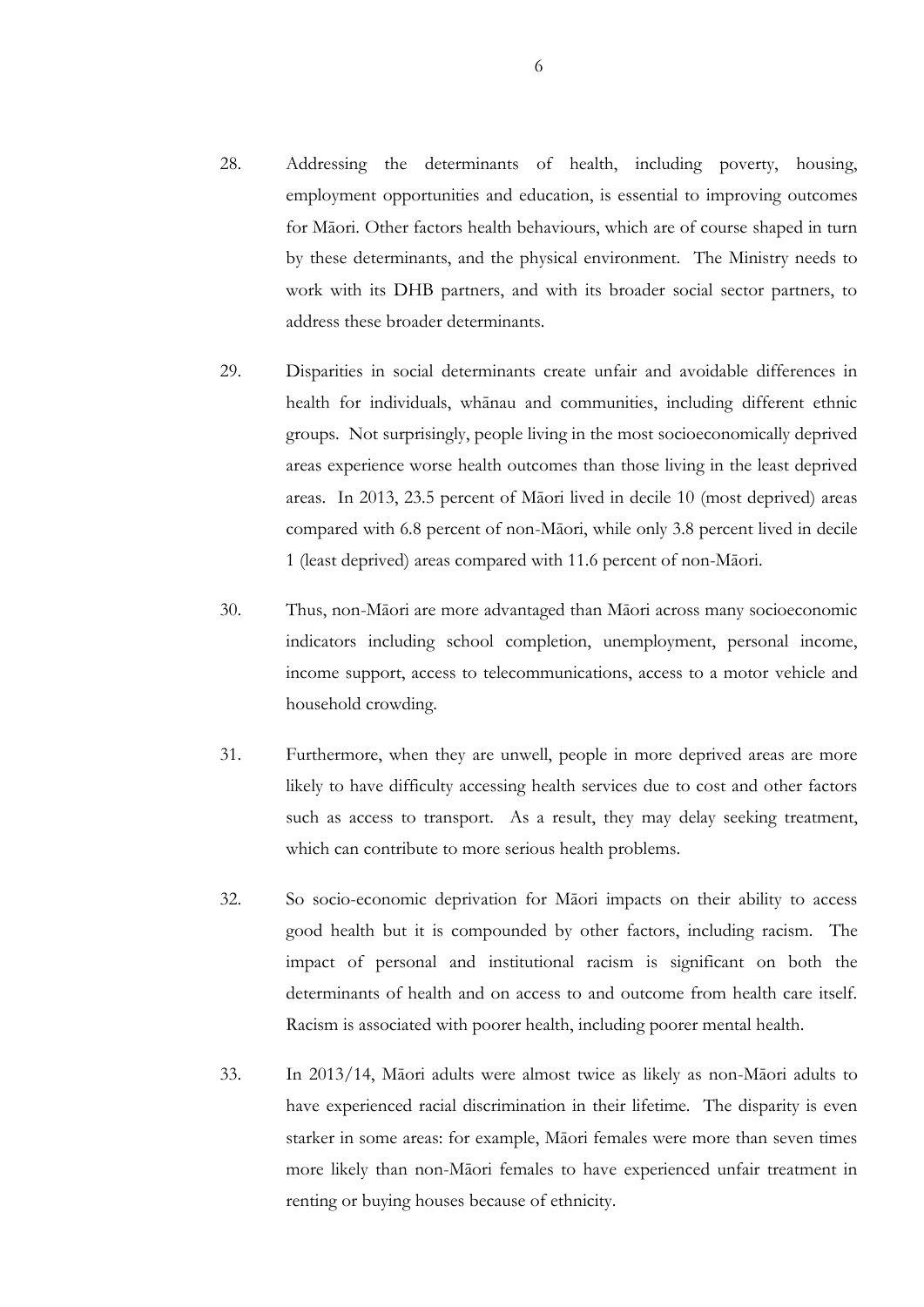## **Whole of government response to improving Māori health and ensuring equity**

- 34. Given the wider factors that contribute to health and health status, it is very important to me that I work alongside my social sector colleagues to support the health and disability system to deliver equitable health outcomes for Māori. There has been significant thinking and effort over the years to do this but it is clear that it has been insufficient to date. This Inquiry and its recommendations will be an important input into our thinking and ongoing work in this area.
- 35. Part of my plan for the first three years in my role is lead the health sector to find new ways to strengthen health and social sector integration. I plan on doing this through support for our devolved sector to deliver integrated models of care that work across government portfolios to achieve better and more equitable health outcomes.
- 36. Wider government priorities, such as improving housing conditions, and initiatives to promote better educational achievement and higher rates of postschool education and boost employment opportunities also contribute positively to health outcomes. The Treasury's Living Standards Framework, which is under development, highlights the importance and interconnections of wellbeing across a range of dimensions. Māori models of health and service delivery such as Te Whare Tapa Whā and Whānau Ora recognise health as having a number of dimensions that are influenced by many factors. So to achieve our vision we need to address these different dimensions of health (physical, spiritual, mental and whanau) and the full range of factors influencing health, by strengthening how we work together across the health sector, with social sector partners, the non-government sector, communities, iwi and whānau.

#### **Vision for the health and disability system**

37. The Government has two overarching goals for health and health care, namely: to ensure there is a strong, public health care system; and to deliver improved and more equitable health outcomes. Key areas for focus are primary health care, mental health and addictions and improved child health and wellbeing.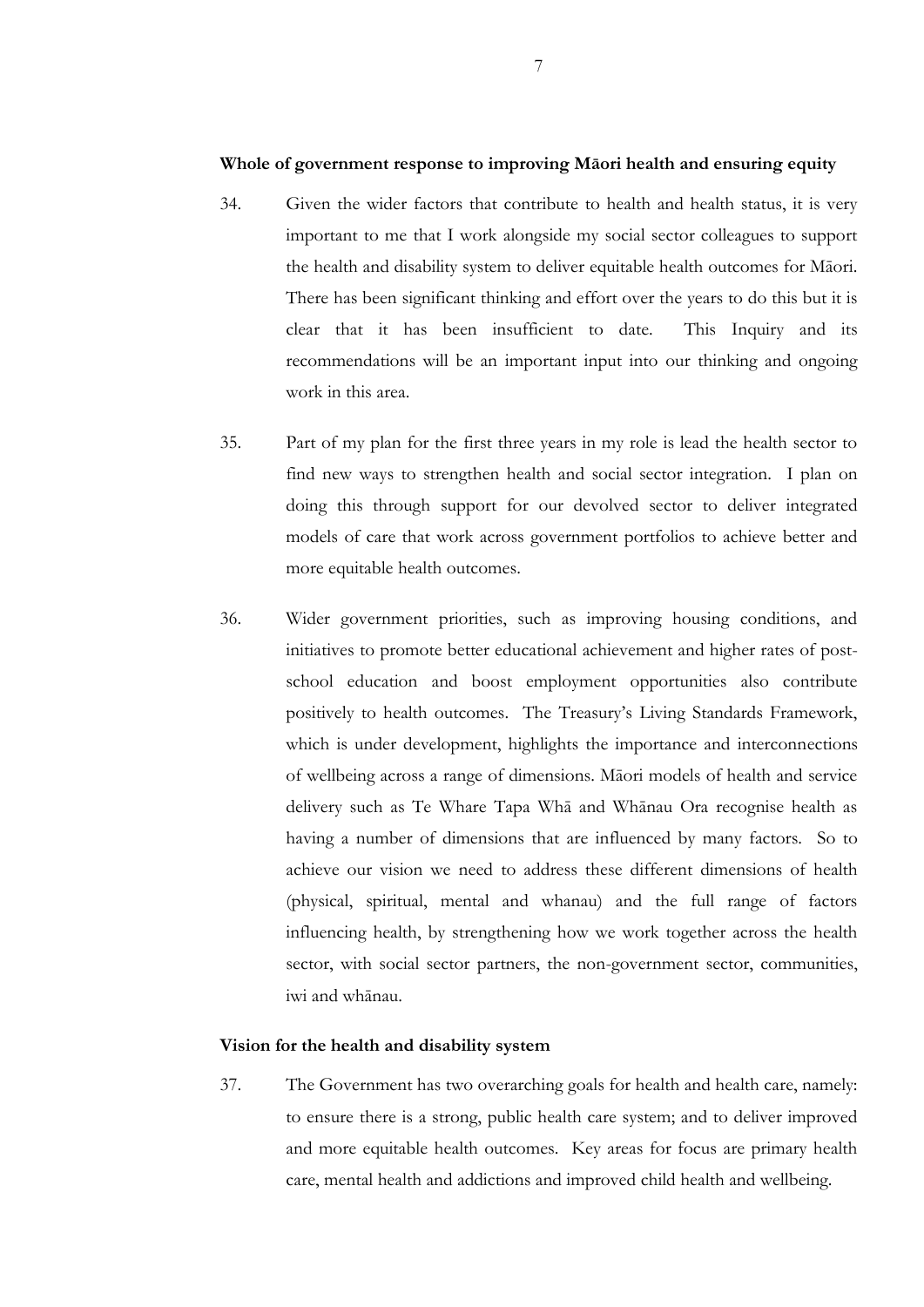- 38. The Ministry has a key role to play in ensuring these are delivered by providing leadership of the health sector. This requires us to ensure there is clear direction and convene and collaborate with the wide range of stakeholders. We have developed a joint work programme with the wider health sector to make progress on these key priority areas and deliver the Government's overall objectives. Part of the Ministry's role is to ensure there are clear responsibilities, monitoring and accountability arrangements in place, in particular for DHBs.
- 39. I am of the view that the current performance and accountability arrangements, for DHBs in particular, need strengthening. As part of that strengthening, I plan to introduce more systematic accountability for ensuring that the health system is meeting the needs of Māori.
- 40. A further essential Ministry of Health function is that of stewardship of the health sector – that is, we need to ensure that the sector delivers the best possible outcomes for all New Zealanders, including Māori, while also ensuring our health care system is 'future proofed' to continue to deliver for our population. This requires a longer term view, with robust planning and wise investment decisions.
- 41. I am aware of the important role of He Korowai Oranga, the Māori Health Strategy, in ensuring the vision of the health and disability system is realised. He Korowai Oranga sets the overarching framework that guides the Government and the health and disability sector to achieve the best health outcomes for Māori. Implementing He Korowai Oranga is the responsibility of the whole of the health and disability sector. It has implications for other sectors as well.
- 42. I am also aware of the important role of Whānau Ora in delivering the vision of the health and disability system and in particular ensuring equitable Māori health outcomes. Whānau Ora puts families at the centre, giving them control over the services they receive and working with them to achieve their aspirations. It is models like this that push the boundaries between the health and disability system and how it works with the other sectors.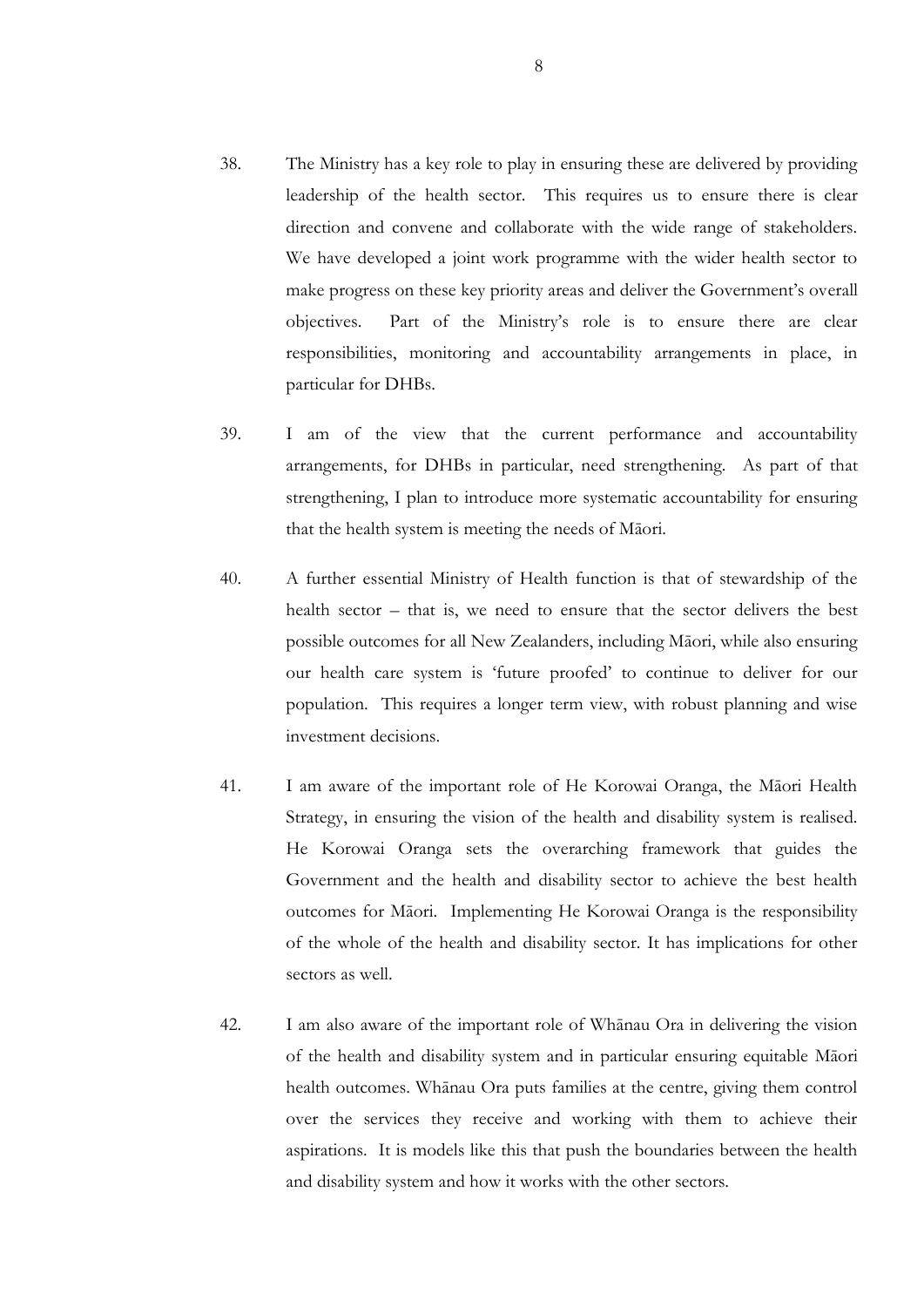- 43. Implementing the Government's priorities for health, such as improving access to preventive and primary health care services, improving mental health services, working across agencies to improve child wellbeing, and increasing health equity, including for Māori, are vital to delivering on the purpose of the NZ Public Health and Disability Act and the aspirations of the Ministry of Health.
- 44. I am of the view that the current performance and accountability arrangements, for DHBs in particular, need strengthening. As part of that strengthening, I plan to introduce more systematic accountability for ensuring that the health system is meeting the needs of Māori.

#### **Improving system stewardship is an important focus for the Ministry**

- 45. As I have already stated, this whole of system leadership is an important part of my role. Stewardship is about taking a longer-term view and actively planning, managing and advising the government. This includes, for example, ensuring the way the system is configured, funded and operates is fit for purpose, resilient and adaptable and delivers good outcomes for all New Zealanders. To be an effective steward we need to ensure that together we can meet the challenges ahead such as population ageing, the increasing number of people living with long-term conditions, and to better meet the needs of those the system does not currently serve well.
- 46. We need to understand how we can do things differently, seize opportunities and try new things. We can't and won't do this on our own. This is a shared endeavour where different perspectives, knowledge and skills coupled with the right resources and insights need to come together. The Ministry has an important role here to lead, facilitate and guide which is why I have such as strong focus on engagement and building enduring relationships in our forward planning and day-to-day work.

### **We are on a journey together**

47. In all of this, we are on a journey. A Performance Improvement Framework review, undertaken by the State Services Commission, The Treasury and Department of the Prime Minister and Cabinet in 2017, identified the need for